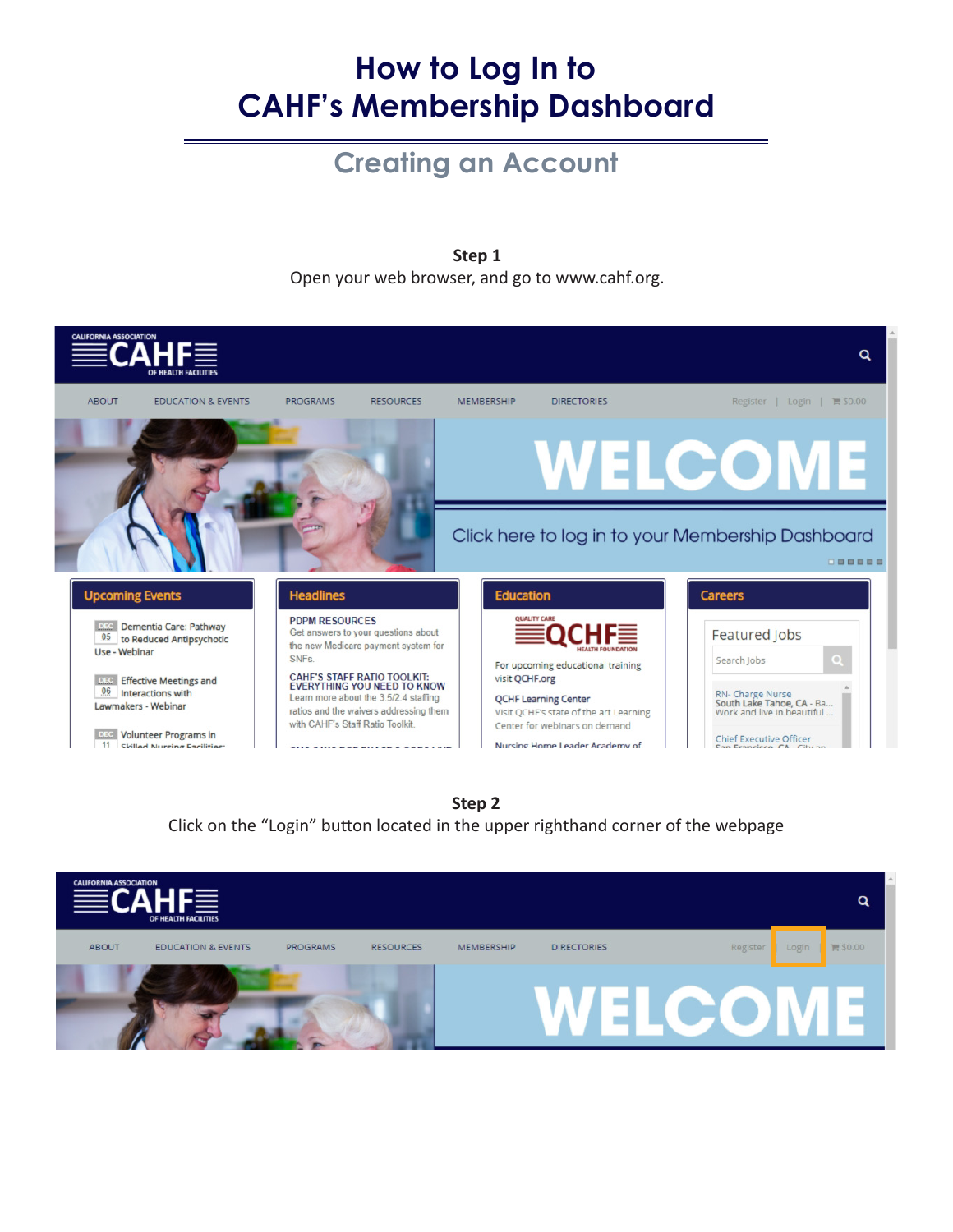**Step 3** On the Account Login page, click on the "Create Account" button.

| <b>LOGIN</b>                                                                                                                   |                                                                                                                                                                                                                                                                | <b>LOGIN</b> |
|--------------------------------------------------------------------------------------------------------------------------------|----------------------------------------------------------------------------------------------------------------------------------------------------------------------------------------------------------------------------------------------------------------|--------------|
| For login help, contact member<br>services:<br><b>Heath Renouf</b><br>hrenouf@cahf.org<br>or<br>Leyla Taber<br>Itaber@cahf.org | <b>Account Login</b><br>Your username is your email address. If your email address has changed, please contact CAHF at member.services@cahf.org<br>Username:<br>Password:<br><b>Remember Login</b><br>Login<br><b>Forgot Password</b><br><b>Create Account</b> |              |

### **Step 4**

Fill out the required fields on the Create an Account page. When finished, click the "Create Account" button.

| <b>Create an Account</b>                     |   |                                                                                                                                             |                                                                                                                                                            |
|----------------------------------------------|---|---------------------------------------------------------------------------------------------------------------------------------------------|------------------------------------------------------------------------------------------------------------------------------------------------------------|
| username/password                            |   |                                                                                                                                             | C <sup>2</sup> Have you ever been a CAHF member, exhibitor, or training attendee? You already have an account with us. Click here to login or request your |
| <b>Basic Information</b>                     |   |                                                                                                                                             |                                                                                                                                                            |
| Password <sup>*</sup>                        |   |                                                                                                                                             |                                                                                                                                                            |
| Confirm Password                             |   |                                                                                                                                             |                                                                                                                                                            |
| Work Email (this will be your *<br>username) |   |                                                                                                                                             |                                                                                                                                                            |
| Prefix                                       |   | Select One                                                                                                                                  |                                                                                                                                                            |
| <b>First Name</b>                            |   |                                                                                                                                             |                                                                                                                                                            |
| <b>Middle Name</b>                           |   |                                                                                                                                             |                                                                                                                                                            |
| Last Name                                    |   |                                                                                                                                             |                                                                                                                                                            |
| Suffix                                       |   | Select One<br>٠                                                                                                                             |                                                                                                                                                            |
| <b>Job Title</b>                             |   |                                                                                                                                             |                                                                                                                                                            |
| Organization *                               |   | Q                                                                                                                                           |                                                                                                                                                            |
| <b>Primary Contact Information</b>           |   |                                                                                                                                             |                                                                                                                                                            |
| <b>Address Type</b>                          |   | $\overline{\mathbf v}$<br>Select One                                                                                                        |                                                                                                                                                            |
| Mailing Address                              |   |                                                                                                                                             |                                                                                                                                                            |
| <b>Mailing Address Cont.</b>                 |   |                                                                                                                                             |                                                                                                                                                            |
| City <sup>*</sup>                            |   |                                                                                                                                             |                                                                                                                                                            |
| State/Province                               | ٠ | $\overline{\mathbf{v}}$<br>Select One                                                                                                       |                                                                                                                                                            |
| Zip/Postal Code                              |   |                                                                                                                                             |                                                                                                                                                            |
| County                                       |   | Select One<br>$\bar{\mathbf{v}}$                                                                                                            |                                                                                                                                                            |
| Work Phone *                                 |   |                                                                                                                                             |                                                                                                                                                            |
| <b>Work Extension</b>                        |   |                                                                                                                                             |                                                                                                                                                            |
| Fax                                          |   |                                                                                                                                             |                                                                                                                                                            |
| <b>Cell Phone</b>                            |   |                                                                                                                                             |                                                                                                                                                            |
| <b>Home Phone</b>                            |   |                                                                                                                                             |                                                                                                                                                            |
| Website                                      |   | http://                                                                                                                                     |                                                                                                                                                            |
|                                              |   | Check here if you wish to opt of out all marketing emails, including convention<br>Check here if you wish to opt out of all member E-Alerts |                                                                                                                                                            |
|                                              |   | Check here if you wish to opt out of all QCHF Class mailings                                                                                |                                                                                                                                                            |
|                                              |   | Check here if you do NOT wish to be included in the online member-only directory                                                            |                                                                                                                                                            |
|                                              |   |                                                                                                                                             |                                                                                                                                                            |

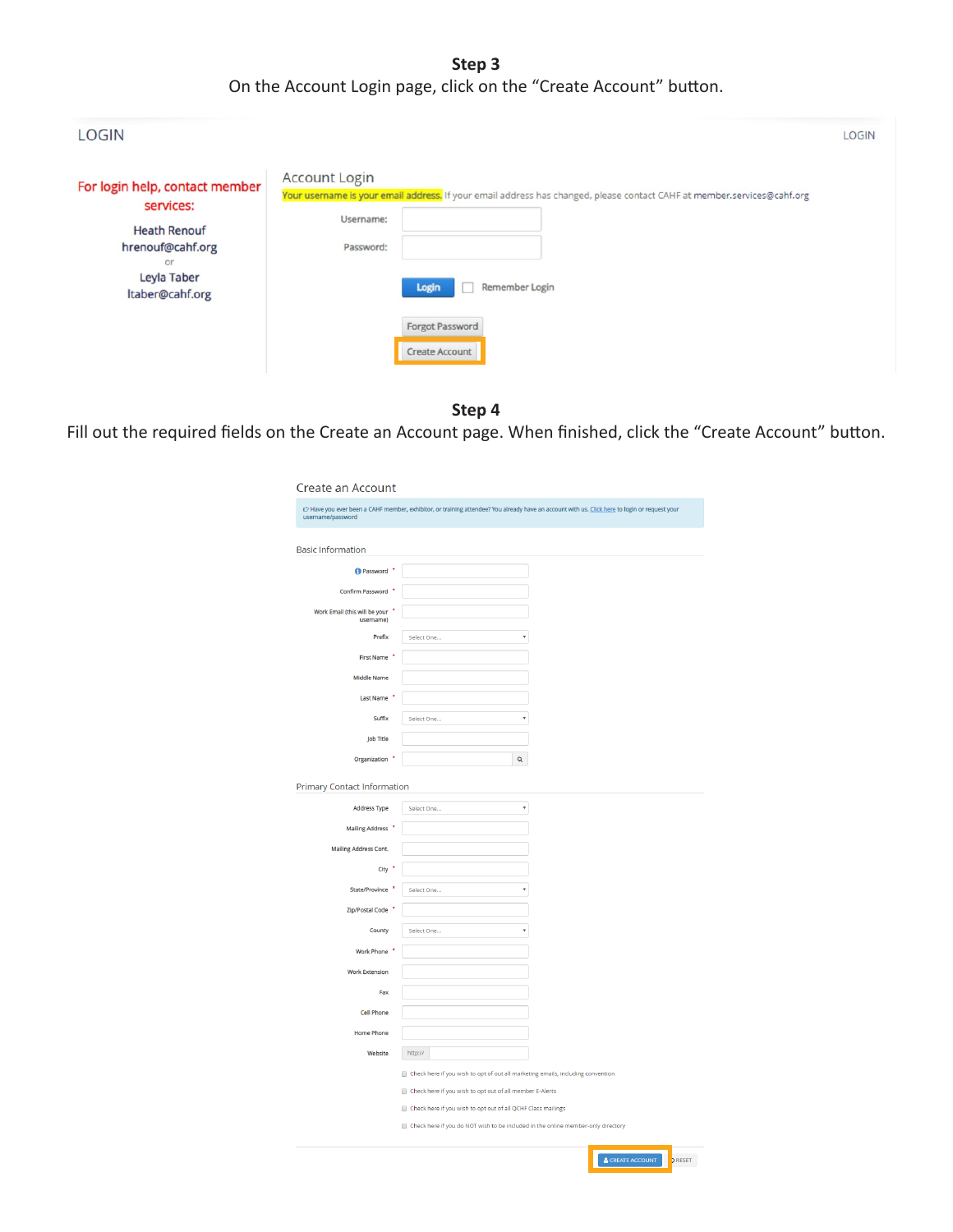#### **Step 5**

On the next page, click the "Membership Dashboard" button to return to the Login page.



#### **Step 6**

Input your new login credentials into the Username and Password fields. Click the "Login" button.

| <b>CALIFORNIA ASSOCIATION</b><br>HE 3<br>OF HEALTH FACILITIES                                                                                  |                                                |                                                                            |                                                                                                                         | Q                                  |
|------------------------------------------------------------------------------------------------------------------------------------------------|------------------------------------------------|----------------------------------------------------------------------------|-------------------------------------------------------------------------------------------------------------------------|------------------------------------|
| <b>ABOUT</b><br><b>EDUCATION &amp; EVENTS</b>                                                                                                  | <b>PROGRAMS</b>                                | <b>RESOURCES</b><br><b>MEMBERSHIP</b>                                      | <b>DIRECTORIES</b>                                                                                                      | Register   Login   <b>1 \$0.00</b> |
| <b>LOGIN</b><br>For login help, contact member<br>services:<br><b>Heath Renouf</b><br>hrenouf@cahf.org<br>or<br>Leyla Taber<br>Itaber@cahf.org | <b>Account Login</b><br>Username:<br>Password: | Remember Login<br>Login<br><b>Forgot Password</b><br><b>Create Account</b> | Your username is your email address, If your email address has changed, please contact CAHF at member.services@cahf.org | <b>LOGIN</b>                       |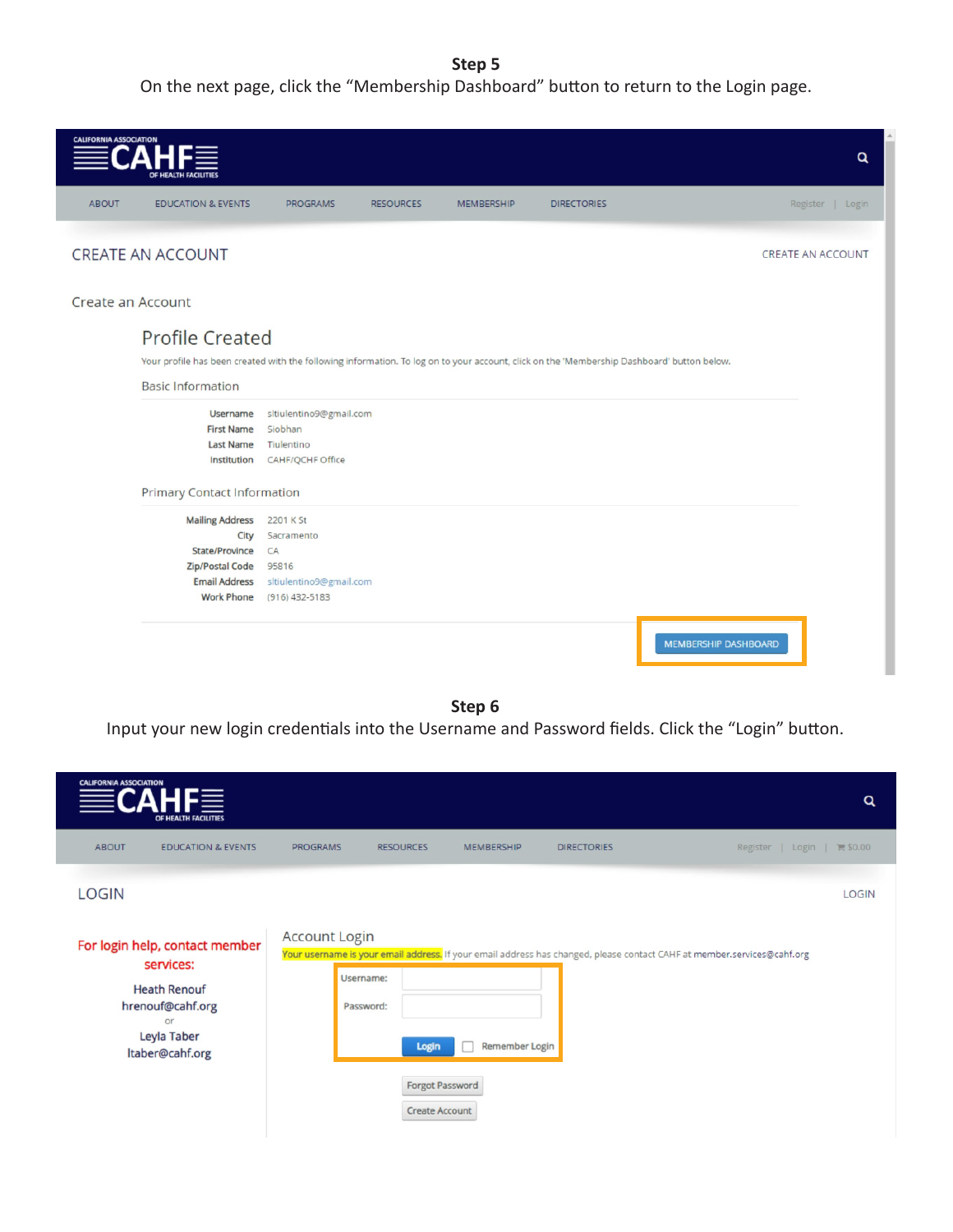**Step 7**  You now have access to the Membership Dashboard!

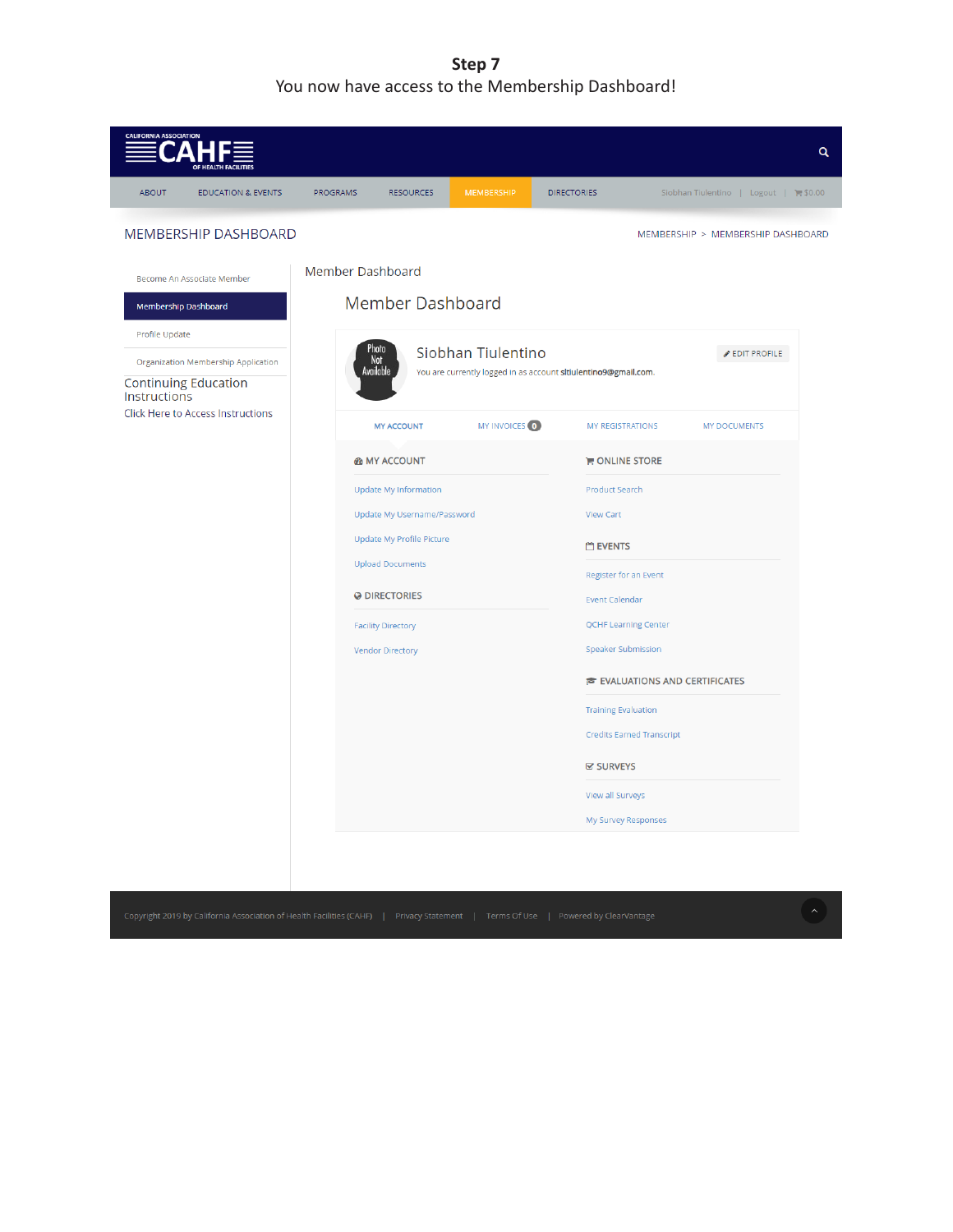# **How to Log In to CAHF's Membership Dashboard**

### **Forgotten Password**

**Step 1**

Open your web browser, and go to www.cahf.org.





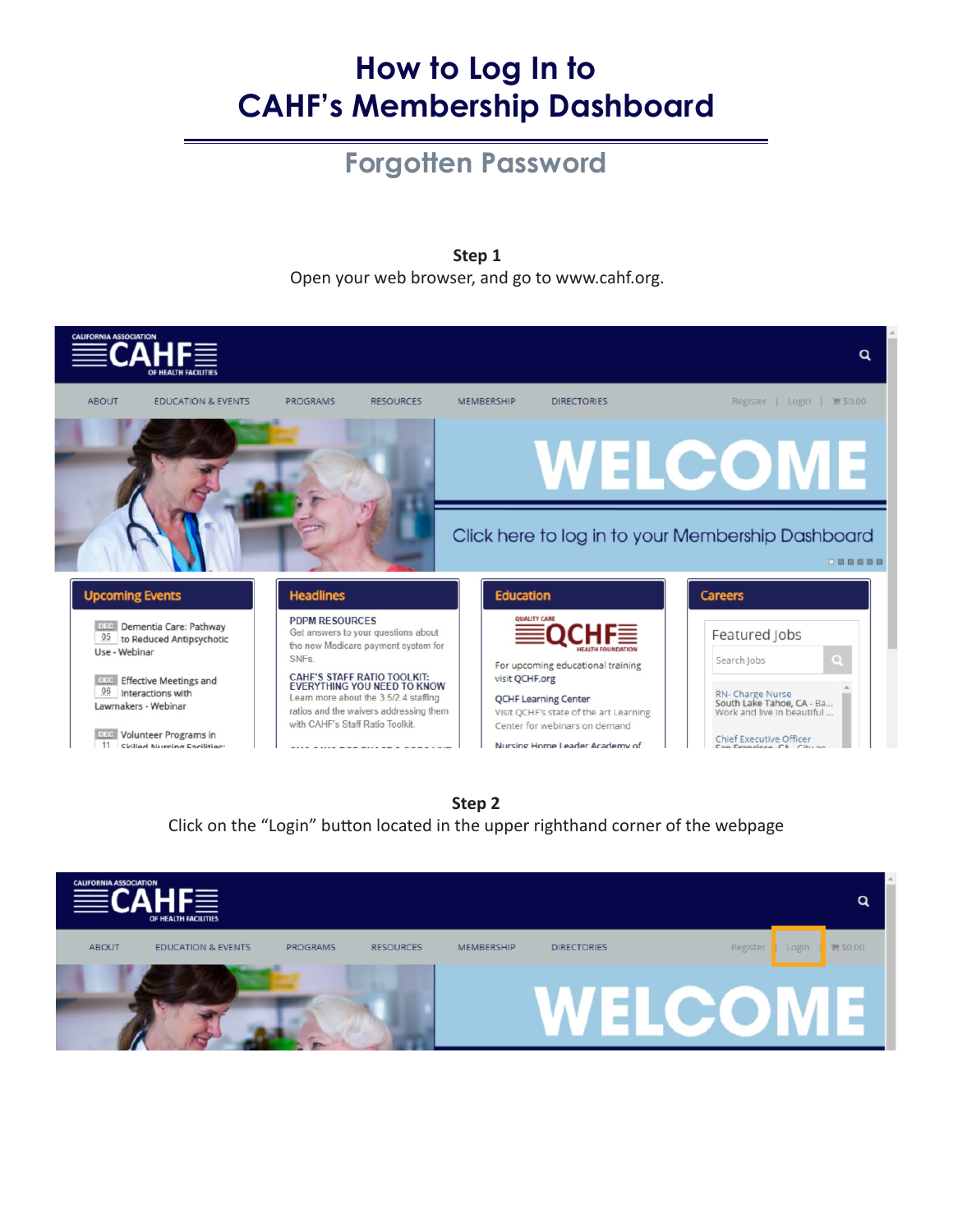**Step 3** On the Account Login page, click on the "Forgot Password" button.

| <b>LOGIN</b>                                                                                                                   |                                                                                                                                                                                                                                                                | <b>LOGIN</b> |
|--------------------------------------------------------------------------------------------------------------------------------|----------------------------------------------------------------------------------------------------------------------------------------------------------------------------------------------------------------------------------------------------------------|--------------|
| For login help, contact member<br>services:<br><b>Heath Renouf</b><br>hrenouf@cahf.org<br>or<br>Leyla Taber<br>Itaber@cahf.org | <b>Account Login</b><br>Your username is your email address, If your email address has changed, please contact CAHF at member.services@cahf.org<br>Username:<br>Password:<br><b>Remember Login</b><br>Login<br><b>Forgot Password</b><br><b>Create Account</b> |              |

**Step 4** Input your email into the field and click "Send Login Information"

|              | <b>CALIFORNIA ASSOCIATION</b><br>HF≣<br>OF HEALTH FACILITIES                                                                                                                          |                         |                                 |                   |                    | Q                                   |
|--------------|---------------------------------------------------------------------------------------------------------------------------------------------------------------------------------------|-------------------------|---------------------------------|-------------------|--------------------|-------------------------------------|
| <b>ABOUT</b> | <b>EDUCATION &amp; EVENTS</b>                                                                                                                                                         | <b>PROGRAMS</b>         | <b>RESOURCES</b>                | <b>MEMBERSHIP</b> | <b>DIRECTORIES</b> | $\equiv$ \$0.00<br>Register   Login |
|              | <b>FORGOT PASSWORD</b>                                                                                                                                                                |                         |                                 |                   |                    | <b>FORGOT PASSWORD</b>              |
|              | <b>Forgot Password</b>                                                                                                                                                                |                         |                                 |                   |                    |                                     |
|              | Forgot Password Form                                                                                                                                                                  |                         |                                 |                   |                    |                                     |
|              | ich if you have lost or forgotten your password, please enter your email address in the space below. A temporary×<br>password will be sent to the email address that we have on file. |                         |                                 |                   |                    |                                     |
|              | Email <sup>*</sup>                                                                                                                                                                    | sitiulentino9@gmail.com |                                 |                   |                    |                                     |
|              |                                                                                                                                                                                       |                         | <b>4 SEND LOGIN INFORMATION</b> |                   | & FORGOT USERNAME  |                                     |